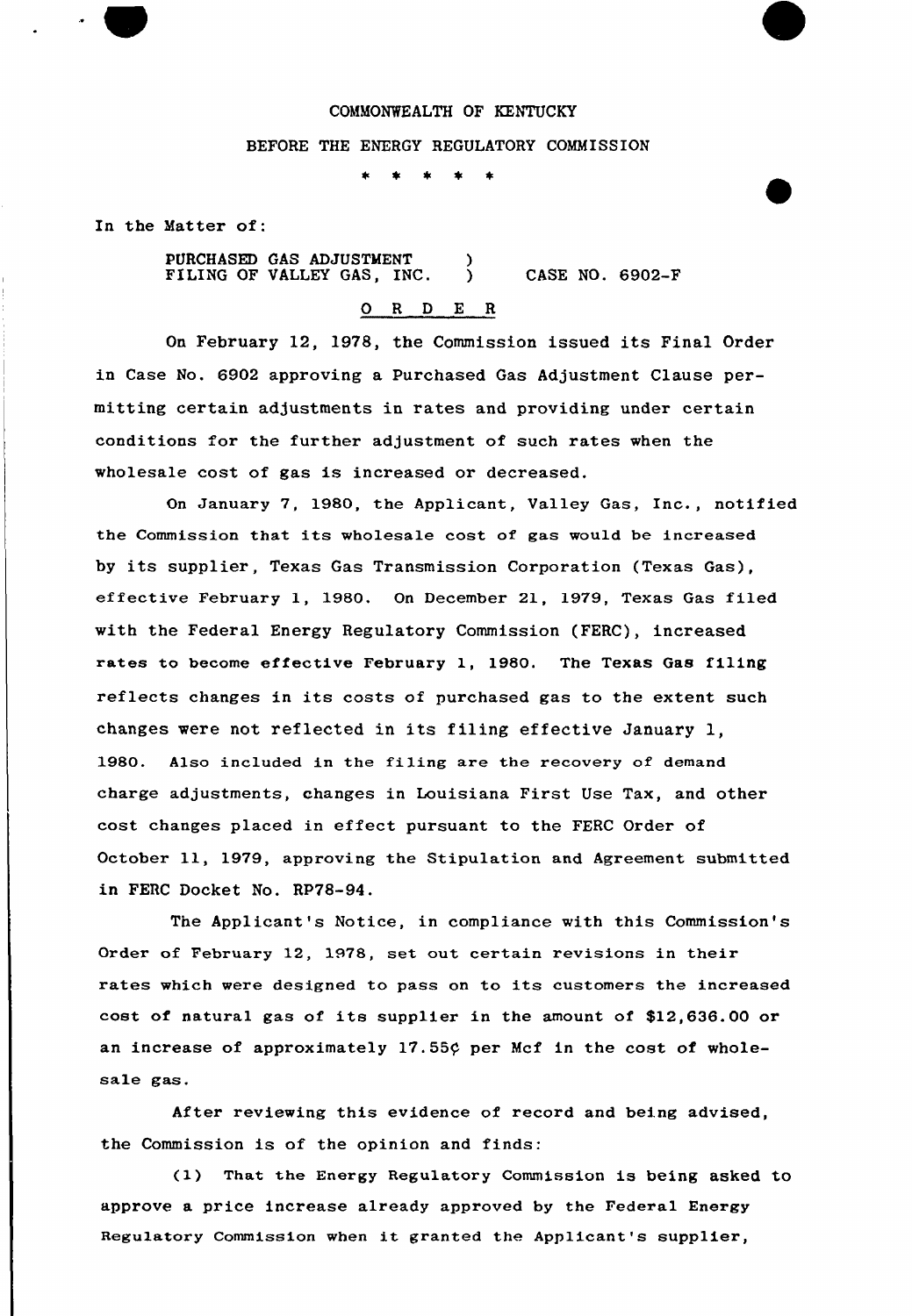Texas Gas Transmission Corporation, a wholesale gas cost increase. We are of the opinion that failure to allow this increase to be passed through to its retail consumers on <sup>a</sup> timely basis would be unfair and unjust to the Company and would ultimately result in higher rates to their consumers in any event. The Commission has (in writing) indicated its opposition to the procedures and regulations used by the Federal agency in approving these supplier increases since 1975. We continue to be opposed and are continuing to seek alternative ways to overcome the regulatory inequities which have such a direct impact on the retail consumers.

(2) That the Applicant's supplier, Texas Gas, has filed for increased rates to become effective February 1, 1980.

(3) That the Application filed January 7, 1980, reflected Texas Gas's rates as filed with the FERC on December 21, 1979, to be effective February 1, 1980.

(4) That the magnitude of. this filing exposes the Applicant to substantial under-recovery of its gas costs if the rates are not implemented in a timely manner.

(5) That the Commission should waive its policy of requiring evidence of FERC acceptance in this case and allow the Applicant to place into effect subject to refund the rates set out in Appendix "A".

(6) That an increase of  $17.55\phi$  per Mcf in the Applicant's purchased Gas Adjustment is proper to give effect to the Texas Gas rate increase.

(7) That the Applicant's adjustment in rates under the Purchased Gas Adjustment provisions approved by the Commission in its Order in Case No. 6902, dated February 12, 1978, is fair, just and reasonable and in the public interest and should be effective with gas supplied on and after the date the increased cost of wholesale gas becomes effective.

IT IS THEREFORE ORDERED that the Purchased Gas Adjustment sought by the Applicant as set out in Appendix "A" attached hereto and made a part hereof, be and the same, is hereby approved to be effective subject to refund with gas supplied on and after the date the increased cost of wholesale gas becomes effective.

 $-2-$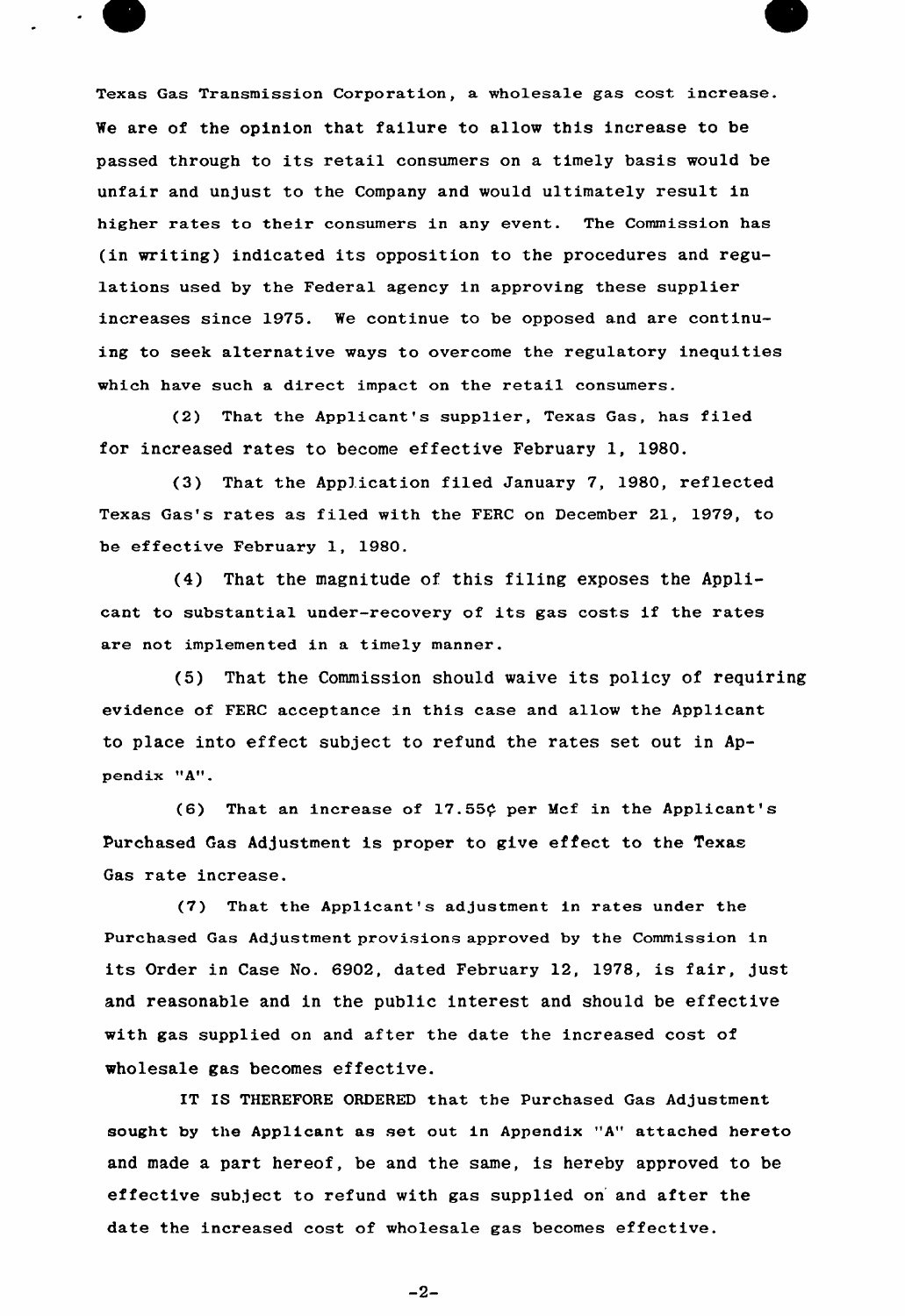IT IS FURTHER ORDERED that Valley Gas, Inc., shall maintain its records in such manner as will enable it, or the Commission, or any of its customers, to determine the amounts to be refunded and to whom due in the event a refund is ordered by the Commission.

IT IS FURTHER ORDERED that for the purpose of the future Application of the Purchased Gas Adjustment Clause of the Applicant the Base Rate for purchased gas shall be:

#### Commodity

Texas Gas Transmission Corporation 223.18¢ per Mcf IT IS FURTHER ORDERED that within thirty (30) days after the date of this Order, Applicant shall file with this Commission its revised tariff sheets setting out the rates approved herein.

IT IS FURTHER ORDERED that the information furnished this Commission by Applicant on January 7, l980, constitutes full compliance with the Commission's requirements and Order in Case No. 6902, and any other information ordinarily required to be filed under the Commission's regulations is hereby waived.

> Done at Frankfort, Kentucky, this 31st day of January, 1980. ENERGY REGULATORY COMMISSION

For the Commission

ATTEST: